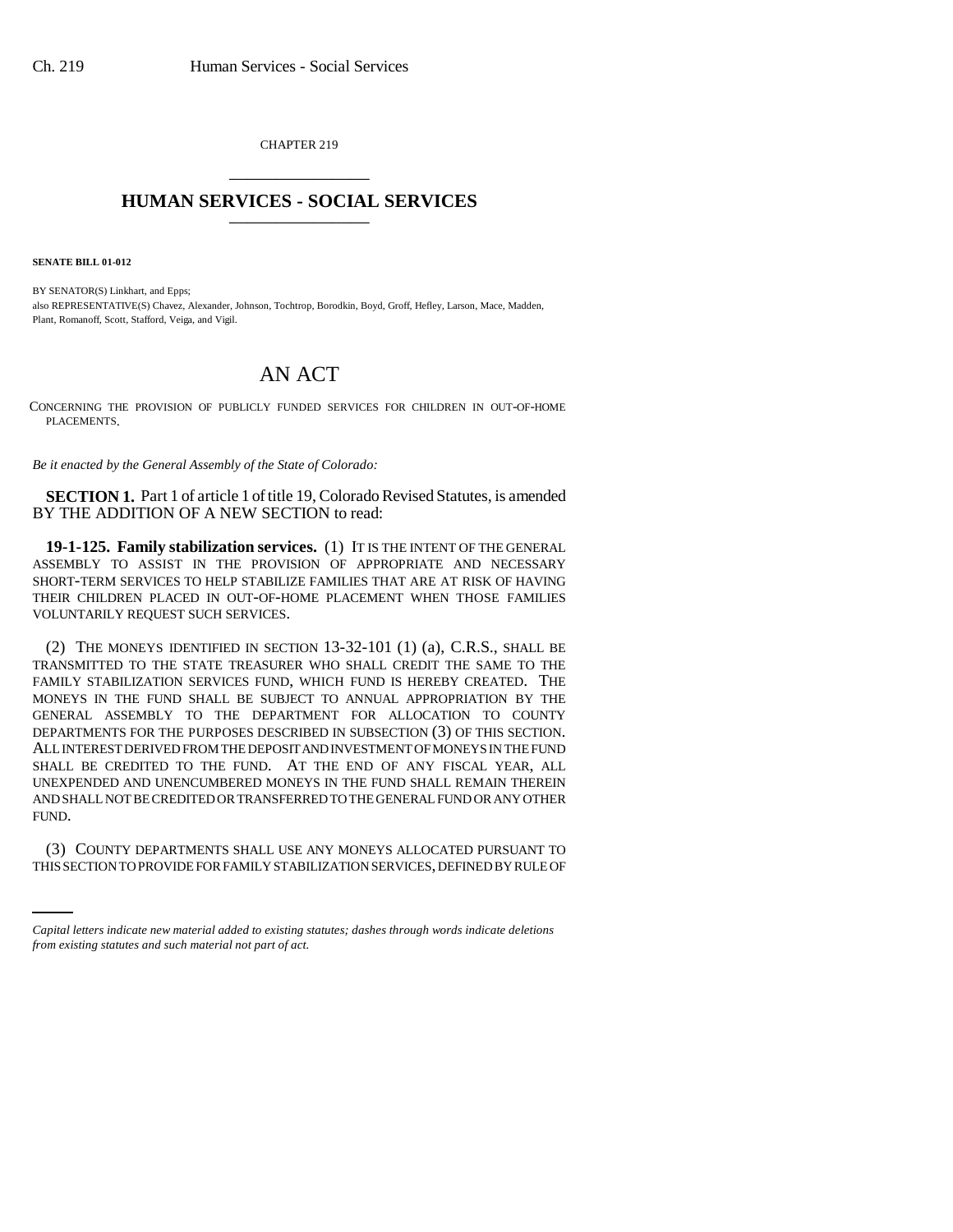THE STATE BOARD, THAT MAY INCLUDE BUT NOT BE LIMITED TO:

(a) LESS THAN TWENTY-FOUR-HOUR RESPITE CARE FOR PARENTS AND CHILDREN;

(b) IN-HOME SERVICES THAT MAY INCLUDE KINSHIP CARE AND COUNSELING; OR

(c) SERVICES THAT ASSIST THE FAMILY TO REINTEGRATE FOLLOWING A SEPARATION OR OUT-OF-HOME PLACEMENT.

**SECTION 2.** 26-5-104 (3), Colorado Revised Statutes, is amended BY THE ADDITION OF A NEW PARAGRAPH to read:

**26-5-104. Funding of child welfare services.** (3) **Allocation formula.** (e) A COUNTY'S COST SAVINGS SHALL NOT BE THE BASIS OF AN ADJUSTMENT TO THE FORMULA FOR DEVELOPING SUCH COUNTY'S CAPPED OR TARGETED ALLOCATION UNDER THE PROVISIONS OF THIS ARTICLE.

**SECTION 3.** 26-6-102, Colorado Revised Statutes, is amended BY THE ADDITION OF A NEW SUBSECTION to read:

**26-6-102. Definitions.** As used in this article, unless the context otherwise requires:

(11) "THERAPEUTIC SERVICES" MEANS A PROGRAM OF FOSTER CARE THAT INCORPORATES TREATMENT FOR THE SPECIAL PHYSICAL, PSYCHOLOGICAL, OR EMOTIONAL NEEDS OF A CHILD PLACED WITH SPECIALLY TRAINED FOSTER PARENTS.

**SECTION 4.** 26-6-106 (2), Colorado Revised Statutes, is amended BY THE ADDITION OF THE FOLLOWING NEW PARAGRAPHS to read:

**26-6-106. Standards for facilities and agencies.** (2) Standards prescribed by such rules shall be restricted to:

(q) (I) STANDARDS FOR THE TRAINING OF FOSTER CARE PARENTS, WHICH SHALL INCLUDE, AT A MINIMUM:

(A) TWENTY-SEVEN HOURS OF INITIAL TRAINING, CONSISTING OF AT LEAST TWELVE HOURS OF TRAINING PRIOR TO THE PLACEMENT OF A CHILD AND COMPLETION OF THE REMAINING TRAINING WITHIN THREE MONTHS AFTER SUCH PLACEMENT;

(B) TWENTY HOURS PER YEAR OF CONTINUING TRAINING FOR FOSTER CARE PARENTS;

(C) IN ADDITION TO THE HOURS DESCRIBED IN SUB-SUBPARAGRAPH (B) OF THIS SUBPARAGRAPH (I), TWELVE HOURS PER YEAR FOR FOSTER CARE PARENTS PROVIDING THERAPEUTIC SERVICES.

(II) THE TRAINING DESCRIBED IN SUBPARAGRAPH (I) OF THIS PARAGRAPH (q) MAY INCLUDE, BUT SHALL NOT BE LIMITED TO, IN-HOME TRAINING.

(III) THE DEPARTMENT SHALL CONSULT WITH COUNTY DEPARTMENTS AND CHILD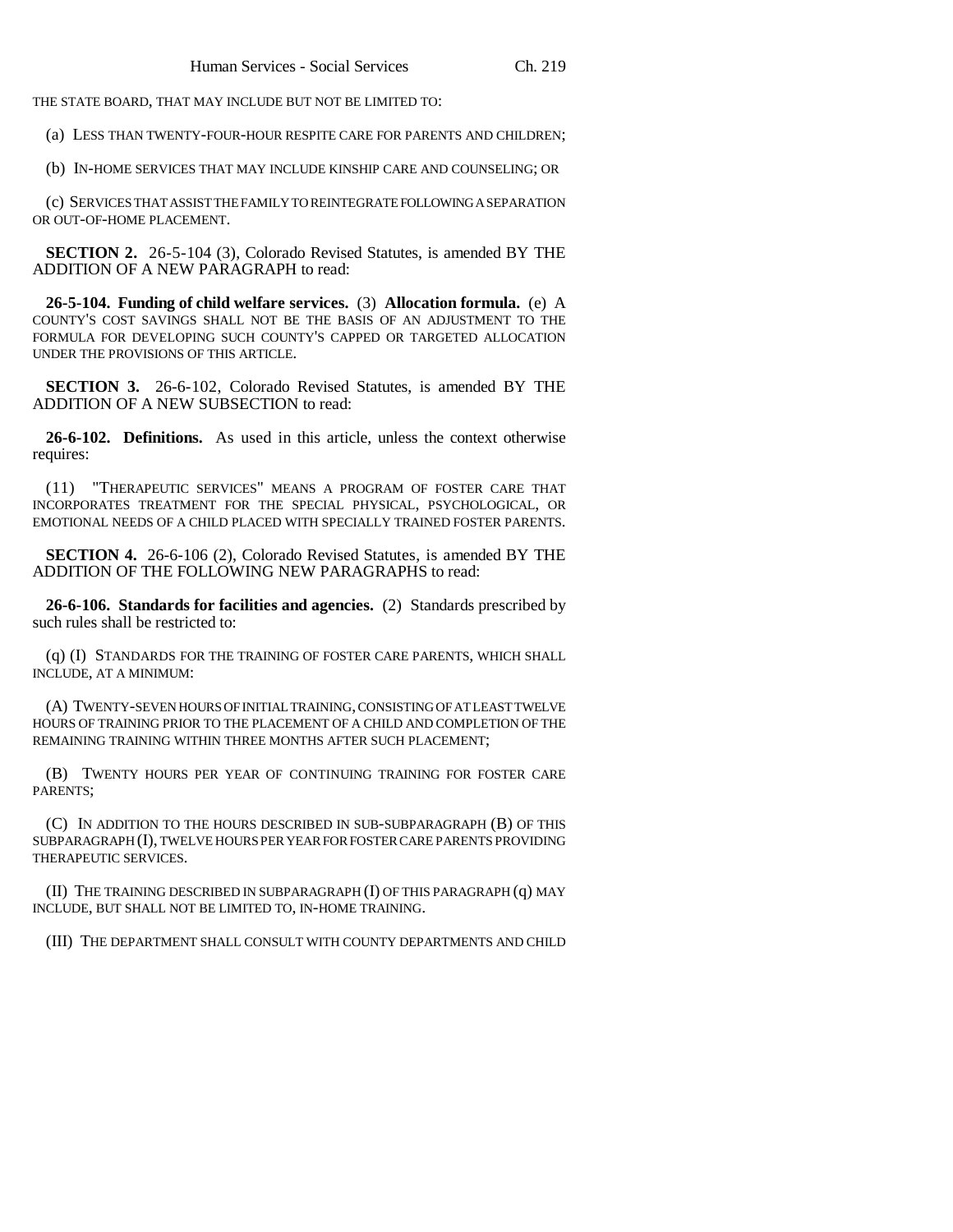PLACEMENT AGENCIES IN PRESCRIBING SUCH STANDARDS IN ORDER TO INSURE A MORE UNIFORM APPLICATION THROUGHOUT THE STATE.

(IV) THE HOURS OF TRAINING PRIOR TO THE PLACEMENT OF A CHILD THAT IS DESCRIBED IN SUB-SUBPARAGRAPH (A) OF SUBPARAGRAPH (I) OF THIS PARAGRAPH (q) MAY BE COMPLETED WITHIN FOUR MONTHS AFTER SUCH PLACEMENT IF SUCH PLACEMENT WAS AN EMERGENCY PLACEMENT, AS SUCH TERM SHALL BE DEFINED BY RULE OF THE STATE BOARD.

(r) INITIAL AND ONGOING TRAINING OF PROVIDERS OF FOSTER CARE SERVICES IN FACILITIES LICENSED AND CERTIFIED PURSUANT TO THIS PART 1, INCLUDING ORIENTATION AND PRELICENSING TRAINING FOR CHILD PLACEMENT AGENCY STAFF.

**SECTION 5.** 26-6-108, Colorado Revised Statutes, is amended BY THE ADDITION OF A NEW SUBSECTION to read:

**26-6-108. Denial of original license - suspension - revocation - probation refusal to renew license - fines.** (5) ONLY UPON THE REQUEST OF A COUNTY DEPARTMENT, A CHILD PLACEMENT AGENCY LICENSED PURSUANT TO THIS PART 1 THAT PLACES OR ARRANGES FOR PLACEMENT OF A CHILD IN FOSTER CARE MAY CERTIFY THE HOME OF A RELATIVE OF THE CHILD PLACED THEREIN AS A FOSTER CARE HOME.

**SECTION 6.** 13-32-101 (1) (a), Colorado Revised Statutes, is amended to read:

**13-32-101. Docket fees in civil actions - support registry fund created repeal.** (1) At the time of first appearance in all civil actions and special proceedings in all courts of record, except in the supreme court and the court of appeals, and except in the probate proceedings in the district court or probate court of the city and county of Denver, and except as provided in subsection (2) of this section and in sections 13-32-103 and 13-32-104, there shall be paid in advance the total docket fees, as follows:

(a) By the petitioner in a proceeding for dissolution of marriage, legal separation, or declaration of invalidity of marriage and by the petitioner in an action for a declaratory judgment concerning the status of marriage, a fee of ninety dollars; fifteen dollars of such fee shall be transmitted to the state treasurer for deposit in the Colorado children's trust fund, created in section 19-3.5-106, C.R.S.,AND, ON AND AFTER JULY 1, 2002, THE REMAINDER SHALL BE TRANSMITTED TO THE STATE TREASURER FOR DEPOSIT IN THE FAMILY STABILIZATION SERVICES FUND, CREATED IN SECTION 19-1-125, C.R.S.;

**SECTION 7.** 26-1-111 (2) (d), Colorado Revised Statutes, is amended BY THE ADDITION OF A NEW SUBPARAGRAPH to read:

**26-1-111. Activities of the state department under the supervision of the executive director.** (2) The state department, under the supervision of the executive director, shall:

(d) (III) (A) PERMIT ANY COUNTY, AT ITS OWN EXPENSE, TO REVIEW ITS CHILD WELFARE CASELOAD AND SEEK RETROACTIVE REIMBURSEMENT FOR CLAIMS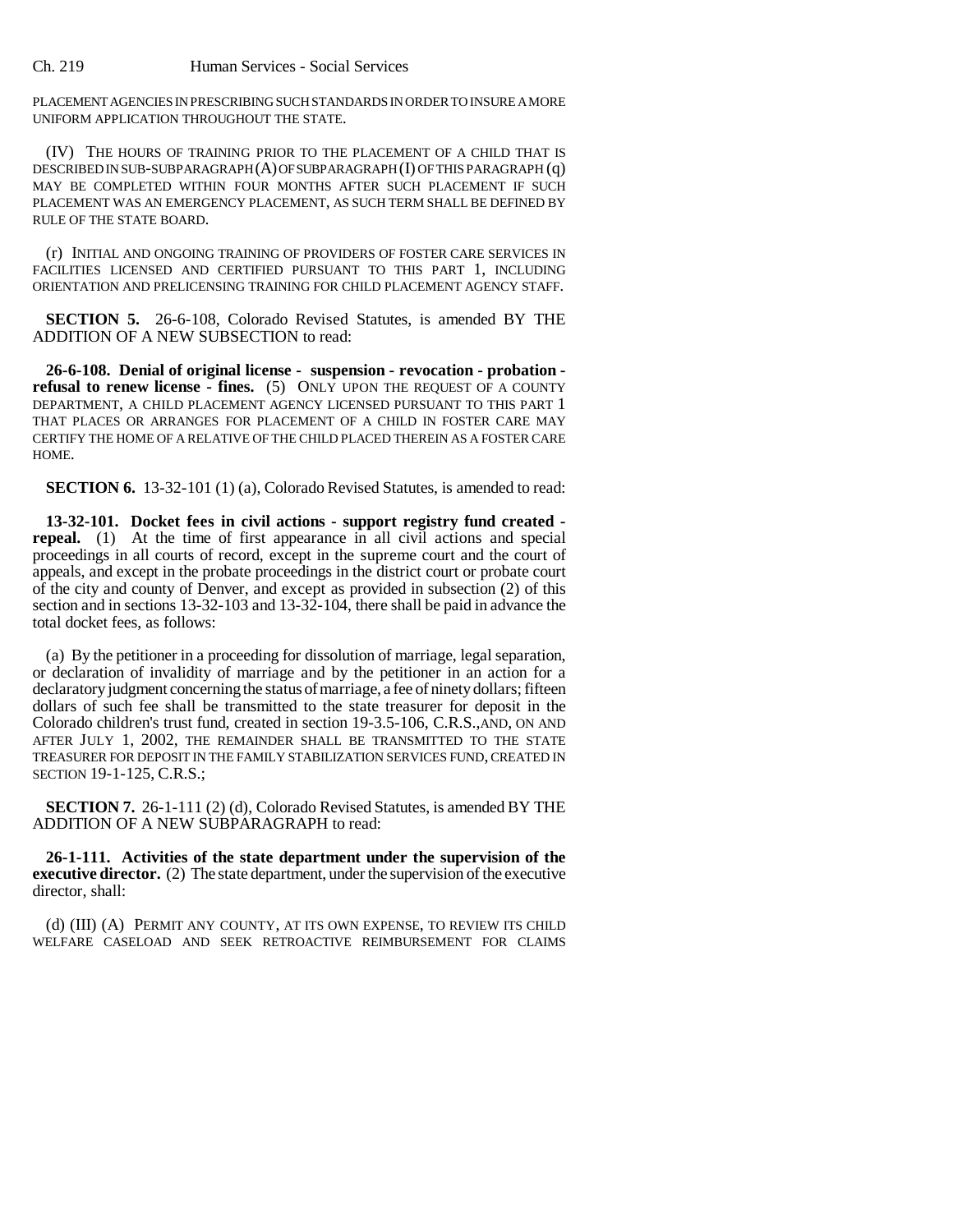PURSUANT TO FEDERAL LAW. ALL SUCH CLAIMS SHALL BE SUBMITTED TO THE STATE DEPARTMENT BY JUNE 30, 2002. SUCH CLAIMS SHALL BE LIMITED TO FOSTER CARE MAINTENANCE PAYMENTS, AS THAT TERM IS DEFINED IN 42 U.S.C. SEC. 675 (4), AS AMENDED. ANY SUCH CLAIMS MADE UNDER THIS SECTION SHALL BE SUBJECT TO THE RULES AUTHORIZED UNDER THIS PARAGRAPH (d).

(B) ANY FEDERAL MONEYS RECEIVED BY THE STATE AS A RESULT OF A CLAIM DESCRIBED IN SUB-SUBPARAGRAPH (A) OF THIS SUBPARAGRAPH (III) SHALL BE ALLOCATED EQUALLY BETWEEN THE COUNTY MAKING THE RETROACTIVE CLAIM AND THE STATE DEPARTMENT. THE AMOUNT ALLOCATED TO THE STATE DEPARTMENT SHALL BE DISTRIBUTED IN THE SAME MANNER AS THAT DESCRIBED IN SUB-SUBPARAGRAPH (C) OF SUBPARAGRAPH (II) OF THIS PARAGRAPH (d).

**SECTION 8.** 26-2-102.5, Colorado Revised Statutes, is amended to read:

**26-2-102.5. Foster care - Title IV-E of the Social Security Act.** (1) Eligibility of a child for Title IV-E foster care shall be based on the AFDC rules in effect on **June 1, 1995 JULY 16, 1996.** 

(2) Such child shall meet all of the following conditions:

(a) The placement and care of such child are the responsibility of the state department of human services or a county department of social services;

(b) Such child has been placed in a foster home or child care institution as a result of a judicial determination or voluntary placement agreement;

(c) Court proceedings leading to the judicial determination were initiated in a month in which such child would have been eligible to receive AFDC under the rules in effect on June 1, 1995, or would have been eligible except that such child was not living with a caretaker relative. If such child lived with a caretaker relative within six months prior to the month in which court proceedings were initiated, such child shall be eligible. SUCH CHILD:

(I) WOULD HAVE RECEIVED AID IN OR FOR THE MONTH IN WHICH SUCH AGREEMENT OR COURT PROCEEDINGS RESULTING IN SUCH JUDICIAL DETERMINATION WERE INITIATED;

(II) WOULD HAVE RECEIVED THE AID DESCRIBED IN SUBPARAGRAPH (I) OF THIS PARAGRAPH (c) IF APPLICATION HAD BEEN MADE THEREFOR; OR

(III) HAD BEEN LIVING WITH A RELATIVE WITHIN THE SIX MONTHS PRIOR TO THE MONTH IN WHICH SUCH AGREEMENT OR COURT PROCEEDINGS RESULTING IN SUCH JUDICIAL DETERMINATION WERE INITIATED, AND SUCH CHILD WOULD HAVE RECEIVED THE AID DESCRIBED IN SUBPARAGRAPH (I) OF THIS PARAGRAPH (c) IF IN SUCH MONTH HE OR SHE HAD BEEN LIVING WITH SUCH RELATIVE AND APPLICATION THEREFOR HAD BEEN MADE.

**SECTION 9.** 26-5-104, Colorado Revised Statutes, is amended BY THE ADDITION OF A NEW SUBSECTION to read: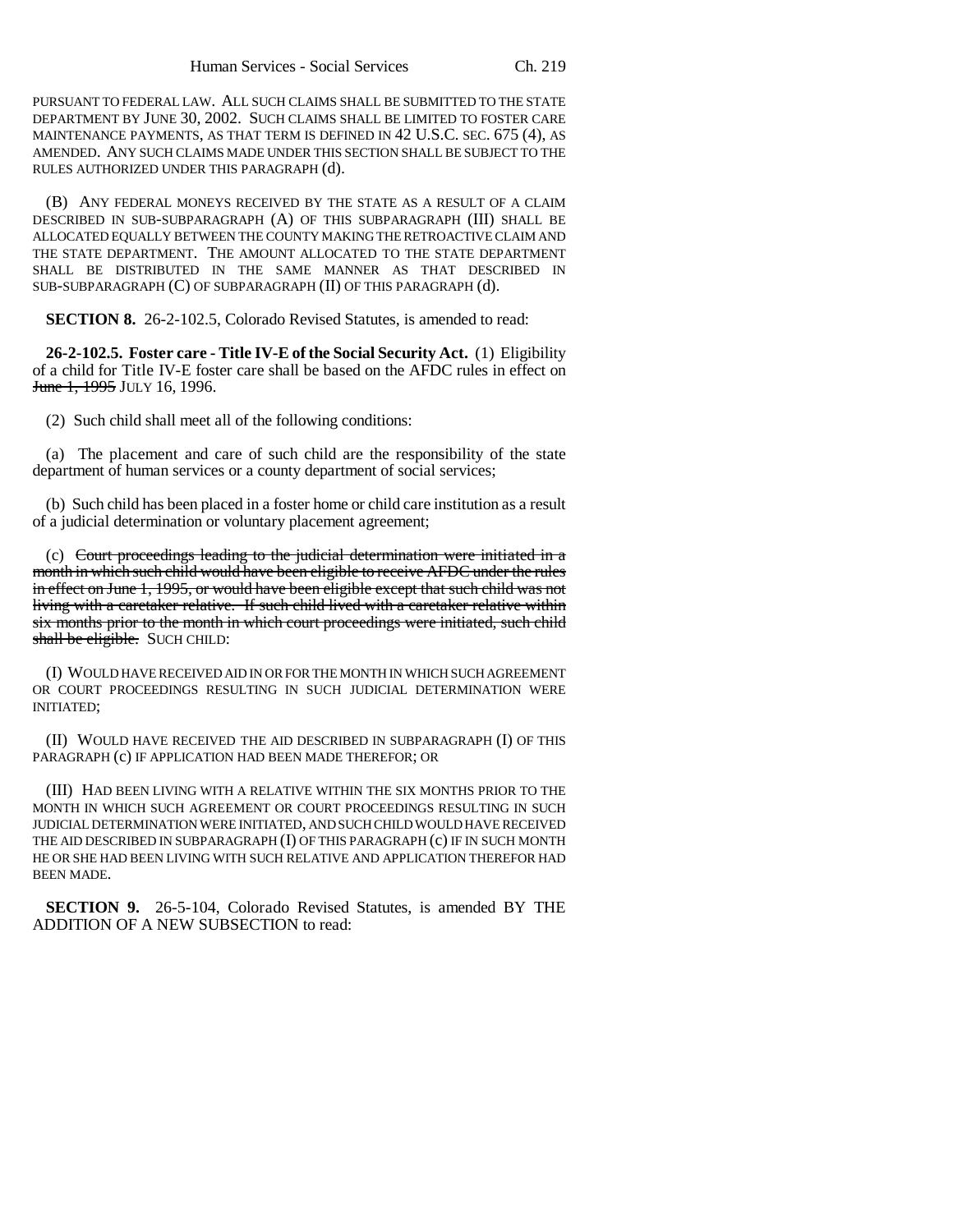Ch. 219 Human Services - Social Services

**26-5-104. Funding of child welfare services.** (6.5) THE STATE DEPARTMENT SHALL ANALYZE AND EVALUATE EXPENDITURES AS REPORTED BY CHILD PLACEMENT AGENCIES EACH YEAR AND COMPARE SUCH EXPENDITURES TO COUNTY EXPENDITURES FOR THE PROVISION OF FOSTER CARE SERVICES. THE STATE DEPARTMENT SHALL PROVIDE, AT LEAST ON AN ANNUAL BASIS, SUCH ANALYSES AND COMPARISONS TO COUNTY DEPARTMENTS.

**SECTION 10.** 26-6-102 (1), (2), (3), and (8), Colorado Revised Statutes, are amended to read:

**26-6-102. Definitions.** As used in this article, unless the context otherwise requires:

(1) "Affiliate of a licensee" means:

(a) Any person or entity that owns more than five percent of the ownership interest in the business operated by the licensee or the applicant for a license; or

(b) Any person who is directly responsible for the care and welfare of children served; OR

(c) ANY EXECUTIVE, OFFICER, MEMBER OF THE GOVERNING BOARD, OR EMPLOYEE OF A LICENSEE; OR

(d) A RELATIVE OF A LICENSEE, WHICH RELATIVE PROVIDES CARE TO CHILDREN AT THE LICENSEE'S FACILITY OR IS OTHERWISE INVOLVED IN THE MANAGEMENT OR OPERATIONS OF THE LICENSEE'S FACILITY.

(2) "Child placement agency" means any corporation, partnership, association, firm, agency, institution, or person, whatsoever UNRELATED TO THE CHILD BEING PLACED, who places or who arranges for placement for care of any child under the age of eighteen years with any family, person, or institution. other than persons related to said child. A child placement agency may place or arrange for the placement of a child for the purpose of adoption, TREATMENT, or foster care. The natural parents or guardian of any child who places said child for care with any facility licensed as a "family child care home" or "child care center" as defined by this section shall not be deemed a child placement agency.

(3) "Department" OR "STATE DEPARTMENT" means the STATE department of human services.

(8) "Residential child care facility" means a facility licensed by the STATE department pursuant to this part 1 to provide twenty-four-hour group care and treatment for five or more children operated under private, public, or nonprofit sponsorship. A residential child care facility may be eligible for designation by the executive director of the STATE department of human services pursuant to article 10 of title 27, C.R.S.

**SECTION 11.** 26-6-104 (1) and (7), Colorado Revised Statutes, are amended, and the said 26-6-104 is further amended BY THE ADDITION OF A NEW SUBSECTION, to read: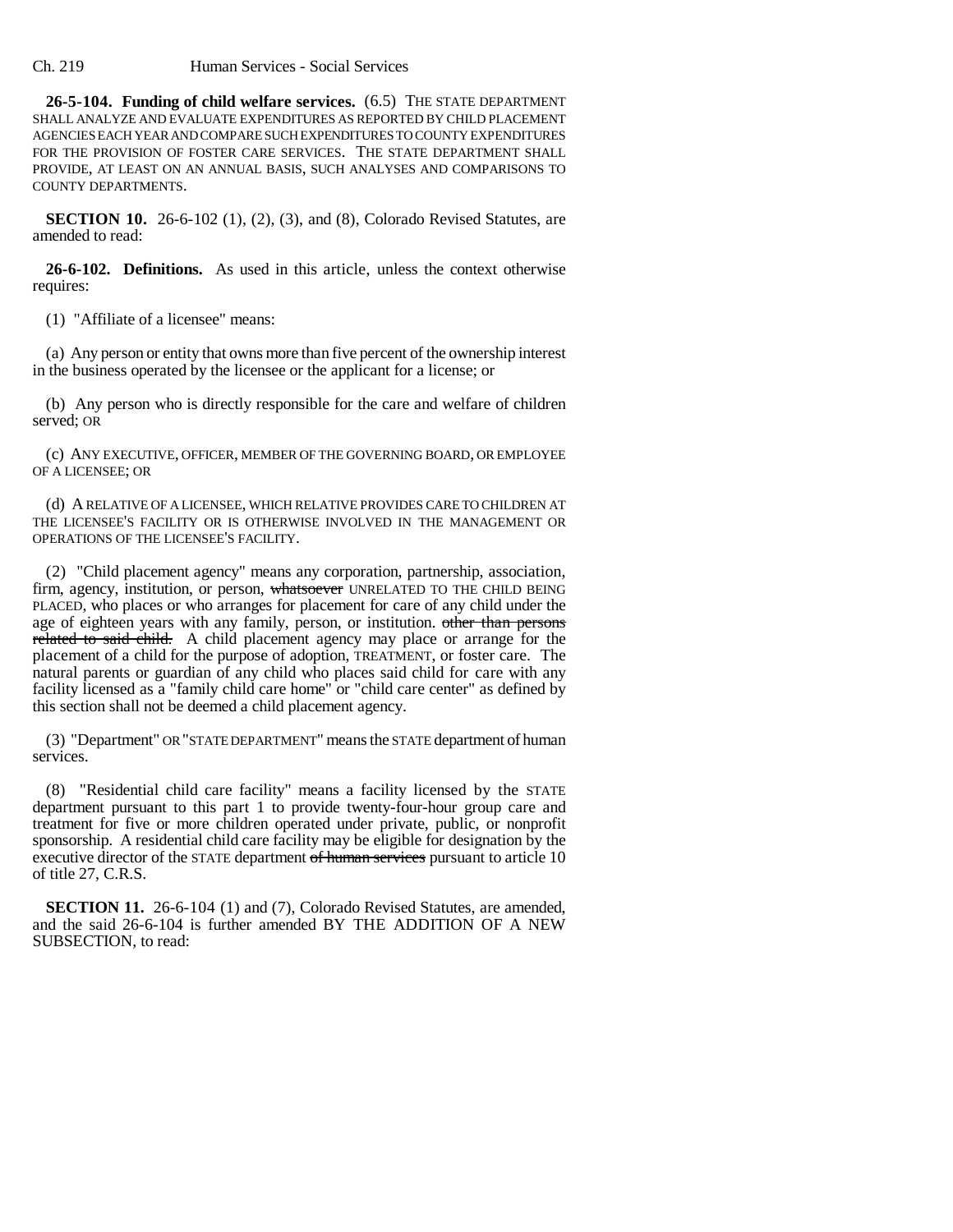**26-6-104. Licenses - out-of-state notices and consent.** (1) (a) No person shall operate any agency or facility defined in this part 1 without first being licensed to operate or maintain such agency or facility by the STATE department and paying the fee prescribed therefor. EXCEPT AS OTHERWISE PROVIDED IN SUBPARAGRAPH (II) OF PARAGRAPH (b) OF THIS SUBSECTION (1) AND PARAGRAPH (c) OF THIS SUBSECTION (1), ANY such license issued by the STATE department shall be permanent unless otherwise revoked or suspended pursuant to section 26-6-108. except that the state board of human services shall promulgate rules requiring the recertification of foster care homes every three years and setting forth the procedural requirements associated with such recertification.

(b) (I) A person operating a foster care home shall not obtain a license if such person holds a certificate to operate such home from any county department or a child placement agency licensed under the provisions of this part 1. ALL SUCH CERTIFICATES SHALL BE CONSIDERED LICENSES FOR THE PURPOSE OF THIS PART 1, INCLUDING BUT NOT LIMITED TO THE INVESTIGATION AND CRIMINAL HISTORY BACKGROUND CHECKS REQUIRED UNDER SECTION 26-6-107. Said EACH certificate shall be in such form as prescribed and provided by the STATE department, shall certify that such person is a suitable person AND ANY OTHER ADULTS RESIDING IN THE HOME WHO ARE ACTING AS CARE GIVERS ARE SUITABLE PERSONS to operate a FOSTER CARE home OR PROVIDE CARE FOR A CHILD, and shall contain such information as the STATE department requires. A CHILD placement agency issuing or renewing any such certificate shall transmit a copy or report thereof to the STATE department.

(II) ON AND AFTER JULY 1, 2002, AND CONTINGENT UPON THE TIME LINES FOR IMPLEMENTATION OF THE COMPUTER "TRAILS" ENHANCEMENTS, THE STATE BOARD SHALL PROMULGATE RULES REQUIRING THE ANNUAL RECERTIFICATION OF FOSTER CARE HOMES AND SETTING FORTH THE PROCEDURAL REQUIREMENTS ASSOCIATED WITH RECERTIFICATION. SUCH RULES SHALL INCLUDE REQUIREMENTS THAT THE CERTIFYING ENTITY SHALL PERFORM ON-SITE VISITS TO EACH FOSTER CARE HOME APPLYING FOR CERTIFICATION OR RECERTIFICATION AND SHALL REQUIRE INSPECTIONS OF THE ENTIRE PREMISES OF THE FOSTER CARE HOME, INCLUDING SLEEPING AREAS, AS WELL AS OTHER ASSESSMENTS OF THE FOSTER CARE HOME. No foster care home shall be certified by more than one CHILD placement agency or county department.

(III) A foster care home, when certified by a CHILD placement agency or county department, may receive for care a child from sources other than the certifying CHILD PLACEMENT agency or county department upon the written consent and approval of the CHILD PLACEMENT agency or county department as to each such child. All such certificates shall be considered licenses for the purpose of this part 1, including but not limited to the investigation and criminal background checks required under section 26-6-107.

(c) (I) ON AND AFTER JULY 1, 2002, AND CONTINGENT UPON THE TIME LINES FOR IMPLEMENTATION OF THE COMPUTER "TRAILS" ENHANCEMENTS, CHILD PLACEMENT AGENCIES THAT CERTIFY FOSTER CARE HOMES SHALL BE LICENSED ANNUALLY UNTIL THE IMPLEMENTATION OF ANY RISK-BASED SCHEDULE FOR THE RENEWAL OF CHILD PLACEMENT AGENCY LICENSES PURSUANT TO SUBPARAGRAPH (II) OF THIS PARAGRAPH (c). THE STATE BOARD SHALL PROMULGATE RULES SPECIFYING THE PROCEDURAL REQUIREMENTS ASSOCIATED WITH THE RENEWAL OF SUCH CHILD PLACEMENT AGENCY LICENSES. SUCH RULES SHALL INCLUDE REQUIREMENTS THAT THE STATE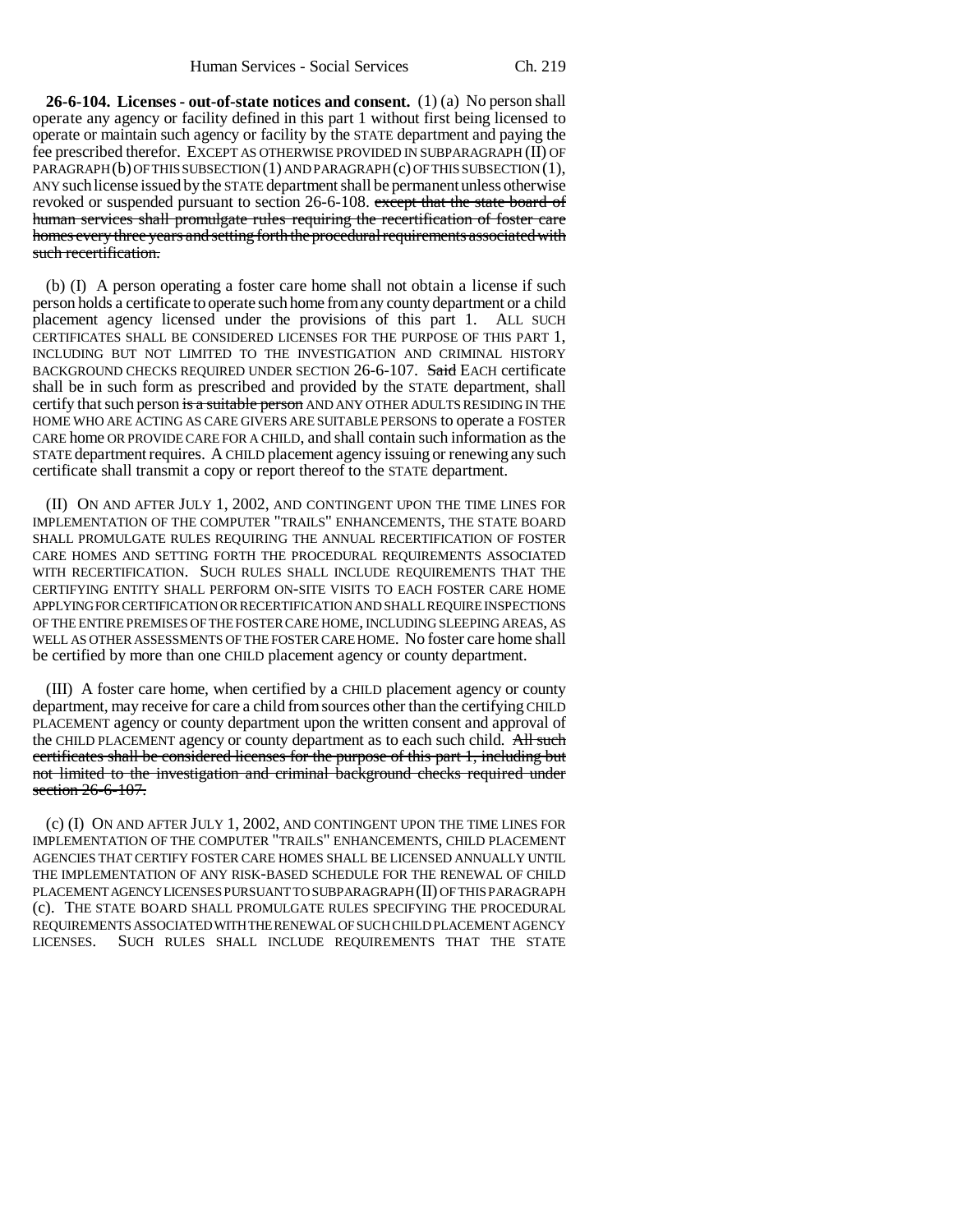DEPARTMENT CONDUCT ASSESSMENTS OF THE CHILD PLACEMENT AGENCY.

(II) (A) ON AND AFTER JANUARY 1, 2004, AND UPON THE FUNCTIONALITY OF THE COMPUTER "TRAILS" ENHANCEMENTS, THE STATE DEPARTMENT MAY IMPLEMENT A SCHEDULE FOR RELICENSING OF CHILD PLACEMENT AGENCIES THAT CERTIFY FOSTER CARE HOMES THAT IS BASED ON RISK FACTORS SUCH THAT CHILD PLACEMENT AGENCIES WITH LOW RISK FACTORS SHALL RENEW THEIR LICENSES LESS FREQUENTLY THAN CHILD PLACEMENT AGENCIES WITH HIGHER RISK FACTORS.

(B) PRIOR TO JANUARY 1, 2004, AND CONTINGENT UPON THE TIME LINES FOR IMPLEMENTATION OF THE COMPUTER "TRAILS" ENHANCEMENTS, THE STATE DEPARTMENT SHALL CREATE CLASSIFICATIONS OF CHILD PLACEMENT AGENCY LICENSES THAT CERTIFY FOSTER CARE HOMES THAT ARE BASED ON RISK FACTORS AS THOSE FACTORS ARE ESTABLISHED BY RULE OF THE STATE BOARD.

(7) (a) (I) No license or certificate to operate a family child care home, a foster care home, a child care center, a residential child care facility, a secure residential child care facility, or a child placement agency shall be issued by the STATE department, a county department or a child placement agency licensed under the provisions of this part 1 if the person applying for such a license or certificate has been convicted of:

(A) Felony child abuse, as specified in section 18-6-401, C.R.S.;

(B) A crime of violence, as defined in section 16-11-309, C.R.S.;

(C) Any felony offenses involving unlawful sexual behavior, as defined in section 18-3-412.5, C.R.S.;

(D) Any felony, the underlying factual basis of which has been found by the court on the record to include an act of domestic violence, as defined in section 18-6-800.3, C.R.S.;

(D.5) ANY FELONY INVOLVING PHYSICAL ASSAULT, BATTERY, OR A DRUG-RELATED OFFENSE WITHIN THE FIVE YEARS PRECEDING THE DATE OF APPLICATION FOR A LICENSE OR CERTIFICATE; OR

(E) Any felony offense in any other state, the elements of which are substantially similar to the elements of any one of the offenses described in sub-subparagraphs (A) to  $(\overline{D})$  (D.5) of this subparagraph (I).

(II) For purposes of this paragraph (a), "convicted" means a conviction by a jury or by a court and shall also include a deferred judgment and sentence agreement, a deferred prosecution agreement, a deferred adjudication agreement, an adjudication, and a plea of guilty or nolo contendere.

(b) The convictions identified in paragraph (a) of this subsection (7) shall be determined according to the records of the Colorado bureau of investigation or any other source. A certified copy of the judgment of a court of competent jurisdiction of such conviction, deferred judgment and sentence agreement, deferred prosecution agreement, or deferred adjudication agreement shall be prima facie evidence of such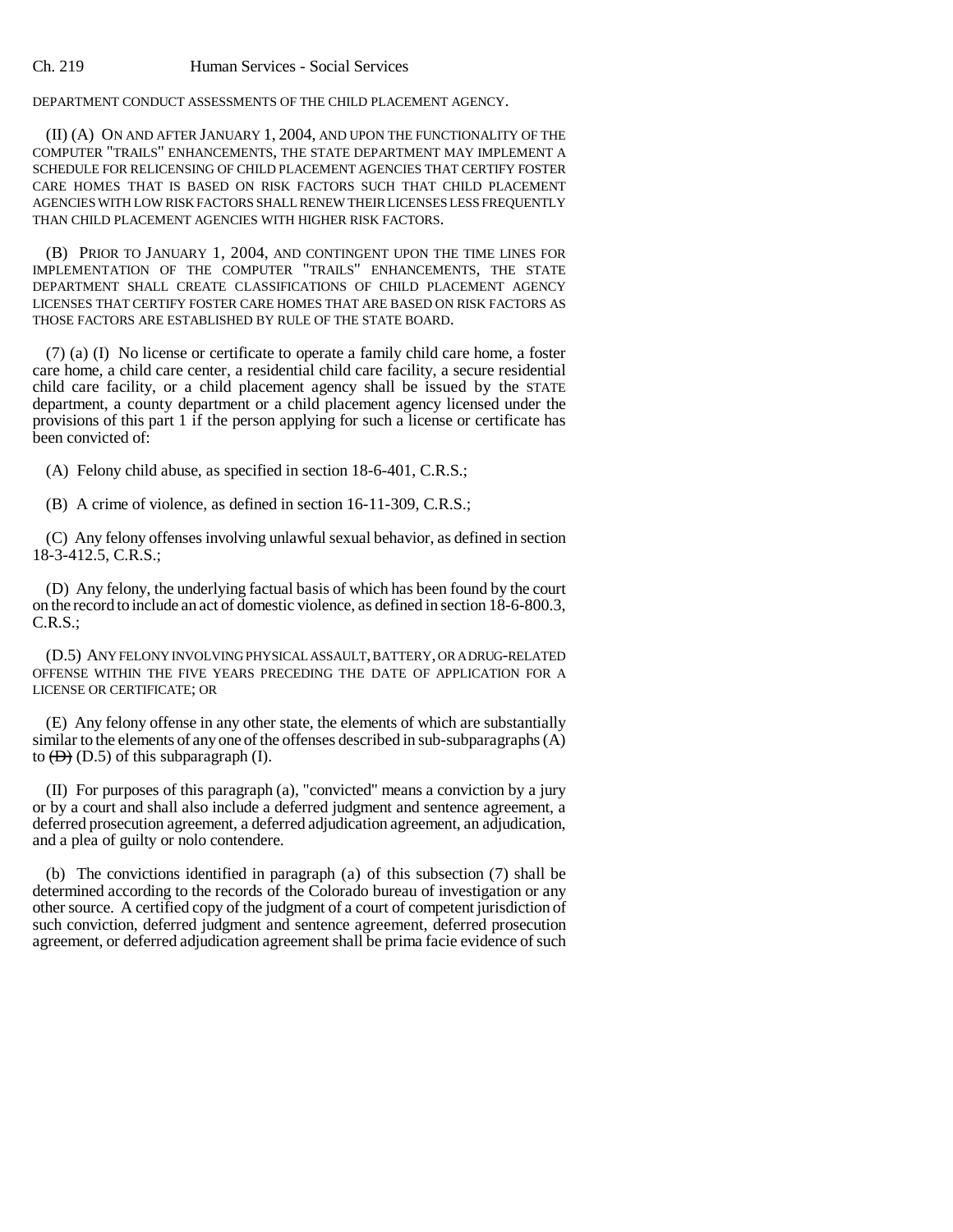conviction or agreement. No license or certificate to operate a family child care home, a foster care home, a child care center, a residential child care facility, a secure residential child care facility, or a child placement agency shall be issued if the STATE department has a certified court order from another state indicating that the person applying for such a license or certificate has been convicted of felony child abuse or any unlawful sexual offense against a child under a law of any other state or the United States or the STATE department has a certified court order from another state that the person applying for the license or certificate has entered into a deferred judgment or deferred prosecution agreement in another state as to felony child abuse or any sexual offense against a child.

(8) NO LICENSE OR CERTIFICATE TO OPERATE ANY AGENCY OR FACILITY DEFINED IN THIS PART 1 SHALL BE ISSUED BY THE STATE DEPARTMENT, A COUNTY DEPARTMENT, OR A CHILD PLACEMENT AGENCY LICENSED UNDER THE PROVISIONS OF THIS PART 1 IF THE PERSON APPLYING FOR SUCH LICENSE OR CERTIFICATE OR AN AFFILIATE OF THE APPLICANT, A PERSON EMPLOYED BY THE APPLICANT, OR A PERSON WHO RESIDES WITH THE APPLICANT AT THE FACILITY:

(a) HAS BEEN DETERMINED TO BE INSANE OR MENTALLY INCOMPETENT BY A COURT OF COMPETENT JURISDICTION AND, SHOULD A COURT ENTER, PURSUANT TO PART 3 OR PART 4 OF ARTICLE 14 OF TITLE 15,C.R.S., OR SECTION 27-10-109 (4) OR 27-10-125, C.R.S., AN ORDER SPECIFICALLY FINDING THAT THE MENTAL INCOMPETENCY OR INSANITY IS OF SUCH A DEGREE THAT THE APPLICANT IS INCAPABLE OF OPERATING A FAMILY CHILD CARE HOME, FOSTER CARE HOME, CHILD CARE CENTER, OR CHILD PLACEMENT AGENCY, THE RECORD OF SUCH DETERMINATION AND ENTRY OF SUCH ORDER BEING CONCLUSIVE EVIDENCE THEREOF; OR

(b) HAS A PATTERN OF MISDEMEANOR CONVICTIONS WITHIN THE TEN YEARS IMMEDIATELY PRECEDING SUBMISSION OF THE APPLICATION. SUCH PATTERN OF MISDEMEANOR CONVICTIONS SHALL BE DEFINED BY RULE OF THE STATE BOARD.

**SECTION 12.** The introductory portion to 26-6-105 (1) (a) and 26-6-105 (2) (a) and (2) (b) (II), Colorado Revised Statutes, are amended to read:

**26-6-105. Fees - when original applications, reapplications, and renewals for licensure are required - creation of child care licensing cash fund.** (1) (a) The STATE department is hereby authorized to establish, pursuant to rules and regulations promulgated by the state board, of human services, full and provisional license fees and fees for continuation OR RENEWAL, WHICHEVER IS APPLICABLE, of a full license for the following types of child care arrangements:

(2) (a) The fees specified in subsection (1) of this section shall be paid when application is made for any license OR WHEN RENEWAL OF A CHILD PLACEMENT AGENCY LICENSE IS SOUGHT and shall not be subject to refund. Applications for licenses shall be required in the situations which THAT are set forth in paragraph (b) of this subsection (2) and shall be made on forms prescribed by the STATE department. Each completed application shall set forth such information as required by the STATE department. All full licenses shall continue in force until revoked, or surrendered, OR EXPIRED.

(b) (II) A reapplication and fee shall be required and received by the STATE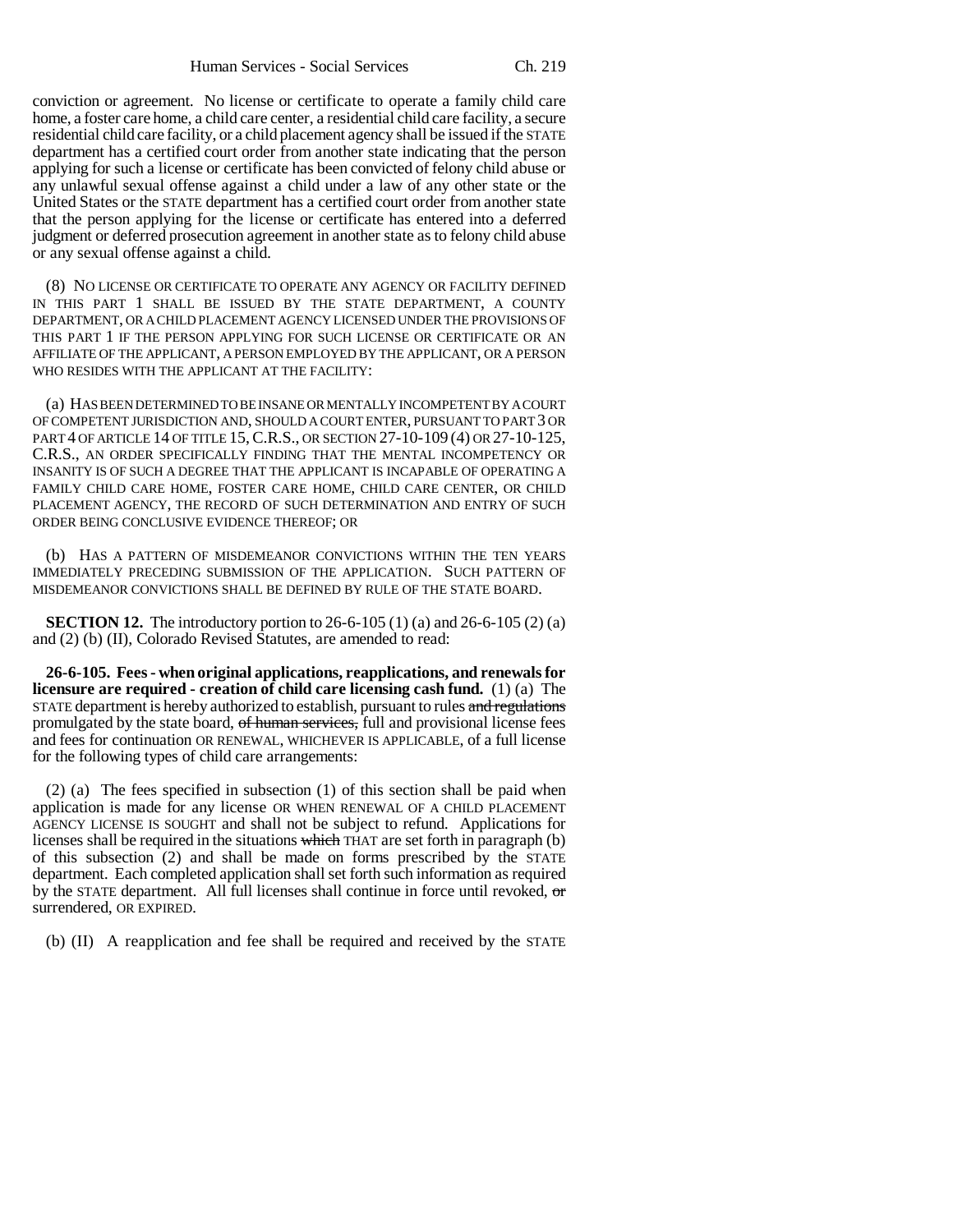department in the manner specified in rules and regulations promulgated by the state board. of human services. AN INDIVIDUAL, PARTNERSHIP, CORPORATION, OR ASSOCIATION SEEKING TO RENEW A CHILD PLACEMENT AGENCY LICENSE SHALL SUBMIT A REAPPLICATION AND FEE TO THE STATE DEPARTMENT AS SPECIFIED IN RULES PROMULGATED BY THE STATE BOARD.

**SECTION 13.** 26-6-105.5, Colorado Revised Statutes, is amended BY THE ADDITION OF A NEW SUBSECTION to read:

**26-6-105.5. Application forms - criminal sanctions for perjury.** (3) EVERY APPLICATION FOR CERTIFICATION OR LICENSURE AS A FOSTER CARE HOME SHALL PROVIDE NOTICE TO THE APPLICANT THAT THE APPLICANT MAY BE SUBJECT TO IMMEDIATE REVOCATION OF CERTIFICATION OR LICENSURE OR OTHER NEGATIVE LICENSING ACTION AS SET FORTH IN THIS SECTION, SECTION 26-6-107.7, AND AS DESCRIBED BY RULE OF THE STATE BOARD.

**SECTION 14.** 26-6-107 (1) (a) (I), (1) (a.5), (1) (b), and (2), Colorado Revised Statutes, are amended to read:

**26-6-107. Investigations and inspections - local authority - reports - rules.** (1) (a) (I) (A) The STATE department shall investigate and pass on each original application for a license, and each application for a permanent license following the issuance of a probationary or provisional license, AND ON AND AFTER JULY 1, 2002, EACH APPLICATION FOR RENEWAL, to operate a facility or an agency prior to granting such license OR RENEWAL. As part of such investigation, the STATE department shall require each applicant, owner, employee, newly hired employee, licensee, and any adult who resides in the licensed facility to obtain a FINGERPRINT-BASED criminal record HISTORY BACKGROUND check by reviewing any record that shall be used to assist the STATE department in ascertaining whether the person being investigated has been convicted of any of the criminal offenses specified in section 26-6-104 (7) or any other felony. The state board of human services shall promulgate rules that define and identify what the criminal HISTORY background check shall entail.

(B) Such Rules PROMULGATED BY THE STATE BOARD PURSUANT TO THIS SUBPARAGRAPH (I) shall allow an exemption from the criminal background investigation and the state central registry of child protection investigation for those out-of-state employees working in Colorado at a children's resident camp in a temporary capacity for fewer than ninety days. Each person so exempted from fingerprinting and the state central registry of child protection investigation shall sign a statement that affirmatively states that he or she has not been convicted of any charge of child abuse, unlawful sexual offense, or any felony. Prospective employers of such exempted persons shall conduct reference checks of the prospective employees in order to verify previous work history and shall conduct personal interviews with each such prospective employee.

(C) The Rules PROMULGATED BY THE STATE BOARD PURSUANT TO THIS SUBPARAGRAPH (I) shall require the FINGERPRINT-BASED criminal HISTORY background check in all other circumstances, OTHER THAN THOSE IDENTIFIED IN SUB-SUBPARAGRAPH (B) OF THIS SUBPARAGRAPH (I), to include a fingerprint FINGERPRINT-BASED CRIMINAL HISTORY BACKGROUND check through the Colorado bureau of investigation, EXCEPT FOR PERSONS RESIDING IN THIS STATE LESS THAN TWO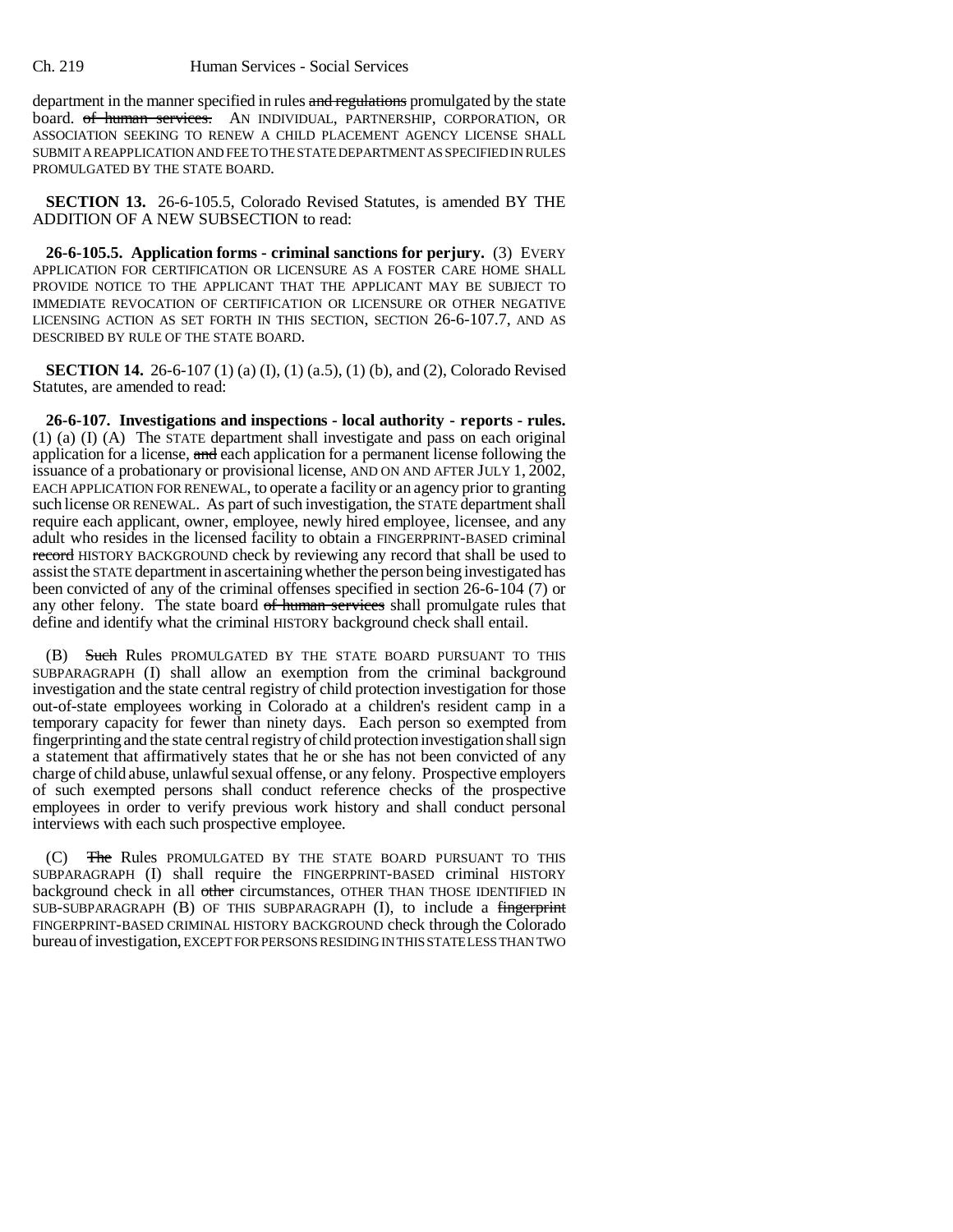Human Services - Social Services Ch. 219

YEARS WHO SHALL BE REQUIRED TO HAVE A FEDERAL BUREAU OF INVESTIGATION FINGERPRINT-BASED CRIMINAL HISTORY BACKGROUND CHECK THROUGH THE COLORADO BUREAU OF INVESTIGATION. As part of said investigation, the state central registry of child protection shall be accessed to determine whether the owner, applicant, employee, newly hired employee, licensee, or individual who resides in the licensed facility being investigated is the subject of a report of known or suspected child abuse. Pursuant to section 19-1-307 (2) (j), C.R.S., information shall be made available if a person's name is on the central registry of child protection, or has been designated as "status pending" pursuant to section 19-3-313, C.R.S. Any change in ownership of a licensed facility or the addition of a new resident adult or newly hired employee to the licensed facility shall require a new investigation as provided for in this section.

(D) The state board of human services shall promulgate rules to implement this subparagraph (I).

(a.5) An applicant for certification as a foster care home shall provide the child placement agency or the COUNTY department of social services from whom the certification is sought with a list of all the prior child placement agencies and county departments of social services that had previously certified TO WHICH the applicant HAD PREVIOUSLY APPLIED, AND A RELEASE OF INFORMATION FROM SUCH CHILD PLACEMENT AGENCIES AND COUNTY DEPARTMENTS TO WHICH THE APPLICANT HAD PREVIOUSLY APPLIED, TO OBTAIN INFORMATION ABOUT THE APPLICATION AND ANY CERTIFICATION GIVEN BY SUCH CHILD PLACEMENT AGENCIES AND COUNTY DEPARTMENTS. A child placement agency or county department of social services from whom the certification is sought shall conduct a reference check of the applicant AND ANY ADULT RESIDENT OF THE FOSTER CARE HOME WHO IS ACTING AS A CARE GIVER by contacting all of the child placement agencies and county departments of social services identified by the applicant before issuing the certification for that foster care home. CHILD PLACEMENT AGENCIES AND COUNTY DEPARTMENTS SHALL BE HELD HARMLESS FOR INFORMATION RELEASED, IN GOOD FAITH, TO OTHER CHILD PLACEMENT AGENCIES OR COUNTY DEPARTMENTS.

(b) (I) When the STATE department, county department, or child placement agency is satisfied that the applicant or licensee is competent and will operate adequate facilities to care for children under the requirements of this part 1 and that standards are being met and will be complied with, it shall issue the license for which applied. The STATE department shall inspect or cause to be inspected the facilities to be operated by an applicant for an original license before the license is granted and shall thereafter inspect or cause to be inspected the facilities of all licensees that, during the period of licensure, have been found to be the subject of complaints or to be out of compliance with the standards set forth in section 26-6-106 and the rules of the STATE department or that otherwise appear to be placing children at risk. The STATE department may make such other inspections as it deems necessary to ensure that the requirements of this article are being met and that the health, safety, and welfare of the children being placed are protected. The state board shall adopt rules concerning the on-site public availability of the most recent inspection report results of child care center facilities and family child care home facilities, when requested. The state board shall also adopt rules concerning a requirement that child care center facilities and family child care home facilities post their licenses and information regarding the procedures for filing a complaint under this part 1 directly with the department, which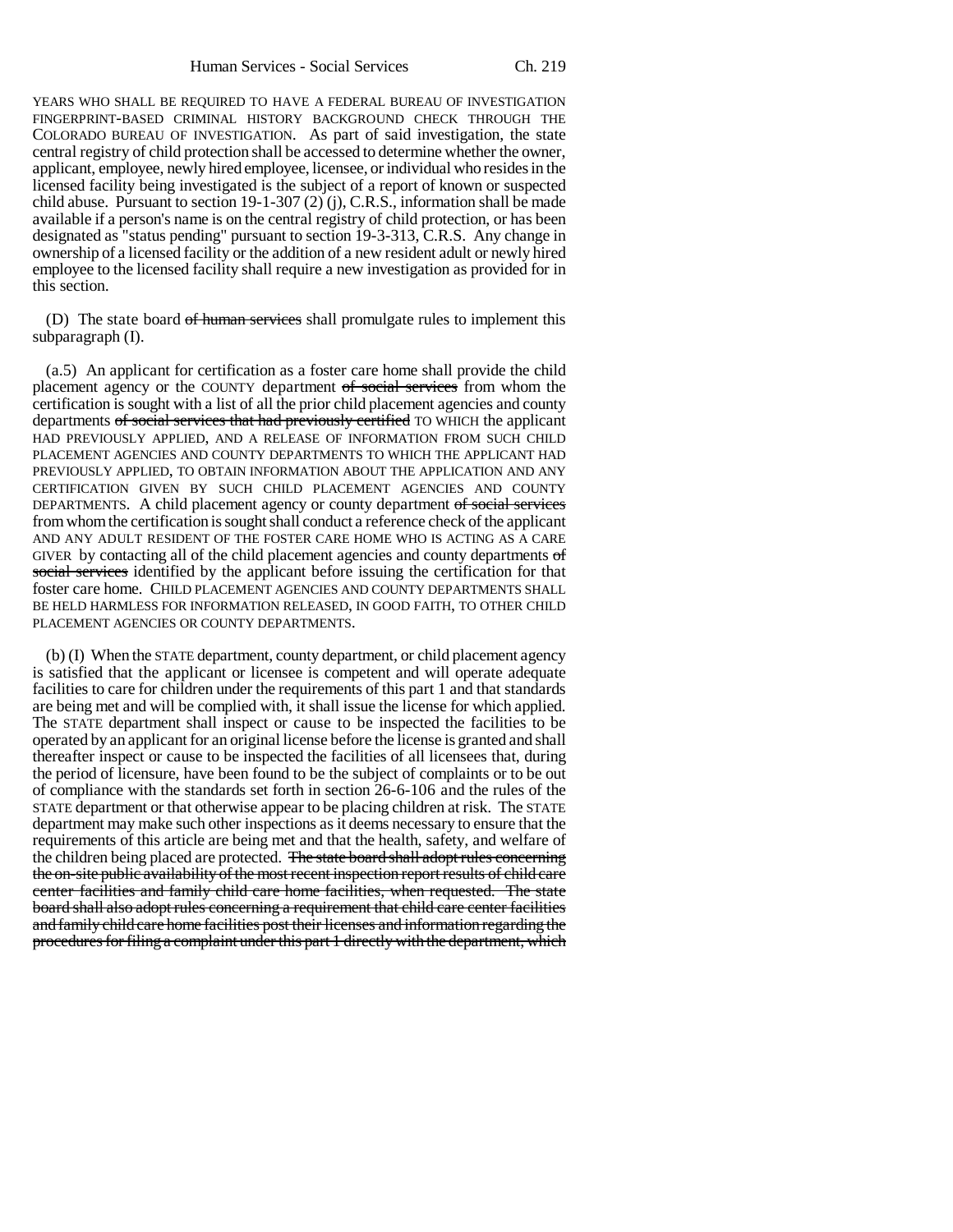rules shall require that each such facility display its license and complaint procedures in a prominent and conspicuous location at all times during operational hours of the facility. IF, AS A RESULT OF AN INSPECTION OF A CERTIFIED FOSTER CARE HOME, THE STATE DEPARTMENT DETERMINES THAT ANY CHILD RESIDING IN SUCH FOSTER CARE HOME IS SUBJECT TO AN IMMEDIATE AND DIRECT THREAT TO HIS OR HER SAFETY AND WELFARE AS DEFINED BY RULES PROMULGATED BY THE STATE BOARD OR THAT A SUBSTANTIAL VIOLATION OF A FUNDAMENTAL STANDARD OF CARE WARRANTS IMMEDIATE ACTION, THE STATE DEPARTMENT MAY REQUIRE A COUNTY DEPARTMENT TO IMMEDIATELY REMOVE SUCH CHILD FROM THE FOSTER CARE HOME.

(II) THE STATE BOARD SHALL ADOPT RULES CONCERNING THE ON-SITE PUBLIC AVAILABILITY OF THE MOST RECENT INSPECTION REPORT RESULTS OF CHILD CARE CENTER FACILITIES AND FAMILY CHILD CARE HOME FACILITIES, WHEN REQUESTED. THE STATE BOARD SHALL ALSO ADOPT RULES CONCERNING A REQUIREMENT THAT ALL FACILITIES LICENSED UNDER THIS PART 1, EXCEPT FOR FOSTER CARE HOMES, POST THEIR LICENSES AND INFORMATION REGARDING THE PROCEDURES FOR FILING A COMPLAINT UNDER THIS PART 1 DIRECTLY WITH THE STATE DEPARTMENT, WHICH RULES SHALL REQUIRE THAT EACH SUCH FACILITY DISPLAY ITS LICENSE AND COMPLAINT PROCEDURES IN A PROMINENT AND CONSPICUOUS LOCATION AT ALL TIMES DURING OPERATIONAL HOURS OF THE FACILITY.

(II) (III) If, as a result of an inspection of a licensed child care center facility or family child care home facility, the STATE department determines that there were no serious violations of any of the standards prescribed and published by the STATE department or any of the provisions of this part 1, within twenty days after completing the inspection the STATE department shall send a written notice to such facility indicating such fact. Within ten days after receipt of such written notice, the licensee shall provide a copy of the written notice to the parents and legal guardians of the children cared for at the child care center facility or family child care home facility.

(2) The STATE department may authorize or contract with any county department, of social services, the county department of health, or any other publicly or privately operated organization that has a declared interest in children and experience working with children or on behalf of children to investigate and inspect the facilities applying for an original OR RENEWAL license or applying for a permanent license following the issuance of a probation PROBATIONARY or provisional license under this part 1 and may accept reports on such investigations and inspections from such agencies or organizations as a basis for such licensing. When contracting for investigations and inspections, the STATE department shall assure that the contractor is qualified by training and experience and has no conflict of interest with RESPECT TO the facilities to be inspected. A city, county, or city and county may impose and enforce higher standards and requirements for facilities licensed under this part 1 than the standards and requirements specified under this part 1.

**SECTION 15.** Part 1 of article 6 of title 26, Colorado Revised Statutes, is amended BY THE ADDITION OF A NEW SECTION to read:

**26-6-107.7. Revocation of certification of foster care home - emergency procedures - due process.** NOTWITHSTANDING ANY OTHER PROVISION OF LAW TO THE CONTRARY, A COUNTY DEPARTMENT MAY ACT IMMEDIATELY TO REVOKE THE CERTIFICATION OF A COUNTY-CERTIFIED FOSTER CARE HOME WHEN THE COUNTY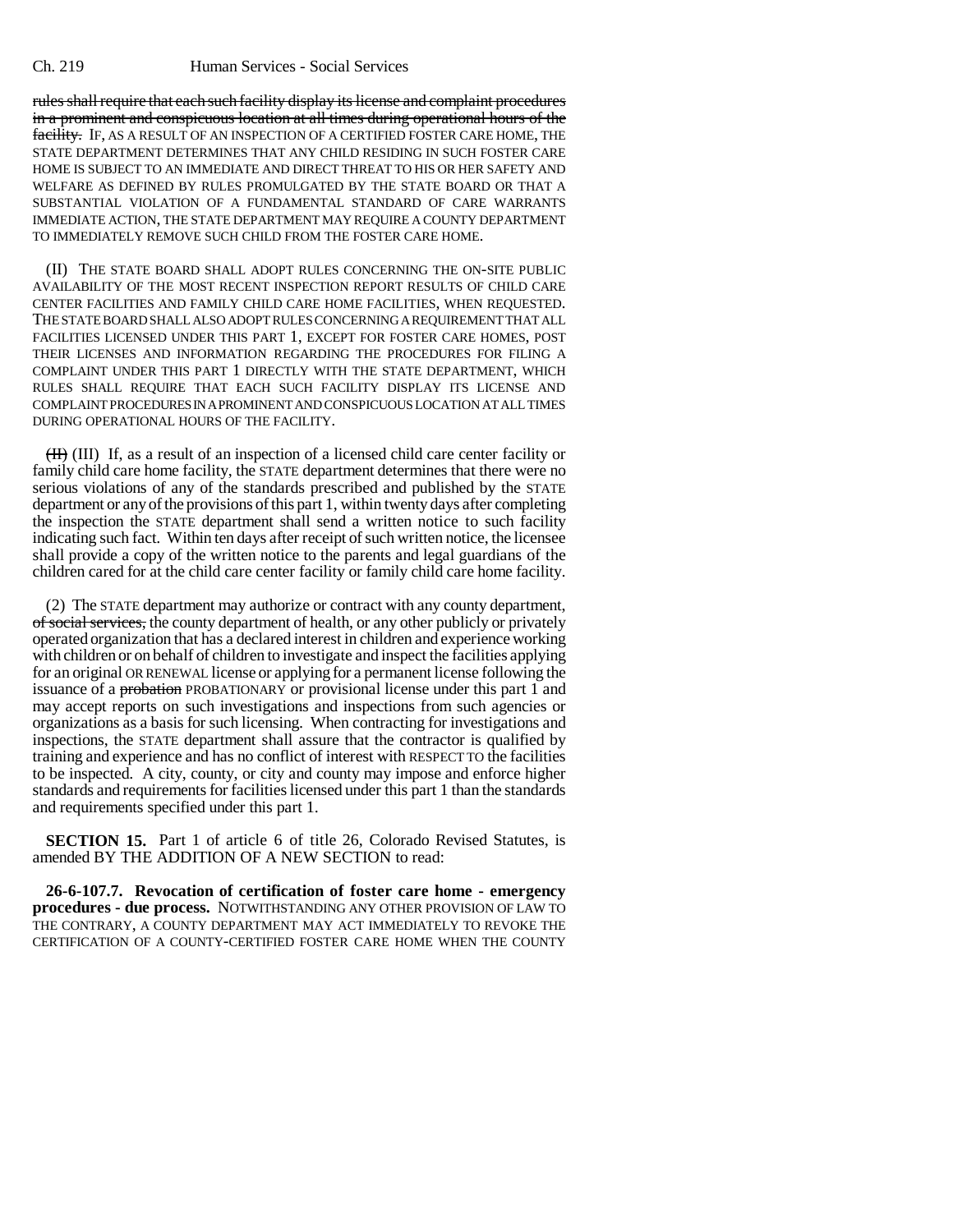DEPARTMENT HAS REASON TO BELIEVE THAT A CHILD RESIDING IN SUCH FOSTER CARE HOME IS SUBJECT TO AN IMMEDIATE AND DIRECT THREAT TO HIS OR HER SAFETY AND WELFARE OR WHEN A SUBSTANTIAL VIOLATION OF A FUNDAMENTAL STANDARD OF CARE WARRANTS IMMEDIATE ACTION. IF THE COUNTY DEPARTMENT ACTS PURSUANT TO THIS SECTION, A DUE PROCESS HEARING SHALL BE HELD WITHIN FIVE DAYS AFTER SUCH ACTION AND CONDUCTED AS SUCH HEARING WOULD NORMALLY BE CONDUCTED PURSUANT TO ARTICLE 4 OF TITLE 24, C.R.S.

**SECTION 16.** 26-6-108, Colorado Revised Statutes, is amended BY THE ADDITION OF A NEW SUBSECTION to read:

**26-6-108. Denial of original license - suspension - revocation - probation refusal to renew license - fines.** (2.4) THE STATE DEPARTMENT MAY DENY AN APPLICATION FOR A CHILD PLACEMENT AGENCY LICENSE PURSUANT TO THIS PART 1 IF SUCH APPLICANT IS A RELATIVE AFFILIATE OF A LICENSEE, AS DESCRIBED IN SECTION 26-6-102 (1)(d), OF A CHILD PLACEMENT AGENCY LICENSED PURSUANT TO THIS PART 1, WHICH LICENSEE IS THE SUBJECT OF A PREVIOUS NEGATIVE LICENSING ACTION OR IS THE SUBJECT OF A PENDING INVESTIGATION BY THE STATE DEPARTMENT THAT MAY RESULT IN A NEGATIVE LICENSING ACTION.

**SECTION 17.** The introductory portion to 26-6-108 (2.5) (a), Colorado Revised Statutes, is amended, and the said  $26-6-108$  (2.5) (a) is further amended BY THE ADDITION OF A NEW SUBPARAGRAPH, to read:

**26-6-108. Denial of original license - suspension - revocation - probation refusal to renew license - fines.** (2.5) (a) The STATE department shall deny a license under the circumstances described in section 26-6-104 (7). The STATE department shall revoke a license previously issued if:

(II.5) THE LICENSEE, AN AFFILIATE OF THE LICENSEE, A PERSON EMPLOYED BY THE LICENSEE, OR A PERSON WHO RESIDES WITH THE LICENSEE AT THE FACILITY HAS BEEN DETERMINED TO BE INSANE OR MENTALLY INCOMPETENT BY A COURT OF COMPETENT JURISDICTION AND, SHOULD A COURT ENTER, PURSUANT TO PART 3 OR PART 4 OF ARTICLE 14 OF TITLE 15,C.R.S., OR SECTION 27-10-109 (4) OR 27-10-125,C.R.S., AN ORDER SPECIFICALLY FINDING THAT THE MENTAL INCOMPETENCY OR INSANITY IS OF SUCH A DEGREE THAT THE LICENSEE IS INCAPABLE OF OPERATING A FAMILY CHILD CARE HOME, FOSTER CARE HOME, OR CHILD CARE CENTER, THE RECORD OF SUCH DETERMINATION AND ENTRY OF SUCH ORDER BEING CONCLUSIVE EVIDENCE THEREOF.

**SECTION 18.** Part 1 of article 6 of title 26, Colorado Revised Statutes, is amended BY THE ADDITION OF A NEW SECTION to read:

**26-6-117. Child placement agencies - information sharing - investigations by state department.** (1) IF A COUNTY DEPARTMENT HAS SUBSTANTIATED EVIDENCE THAT A CHILD PLACEMENT AGENCY WITH WHICH THE COUNTY HAS CONTRACTED TO PROVIDE FOSTER CARE SERVICES HAS VIOLATED THE PROVISIONS OF THIS PART 1 OR ANY RULE OF THE STATE BOARD, IT SHALL COMMUNICATE SUCH INFORMATION TO THE STATE DEPARTMENT. A COUNTY DEPARTMENT SHALL ALSO IDENTIFY WHETHER IT IS REQUESTING THE STATE DEPARTMENT TO INVESTIGATE A COMPLAINT AGAINST A CHILD PLACEMENT AGENCY FOR POSSIBLE NEGATIVE LICENSING ACTION AGAINST THE CHILD PLACEMENT AGENCY.